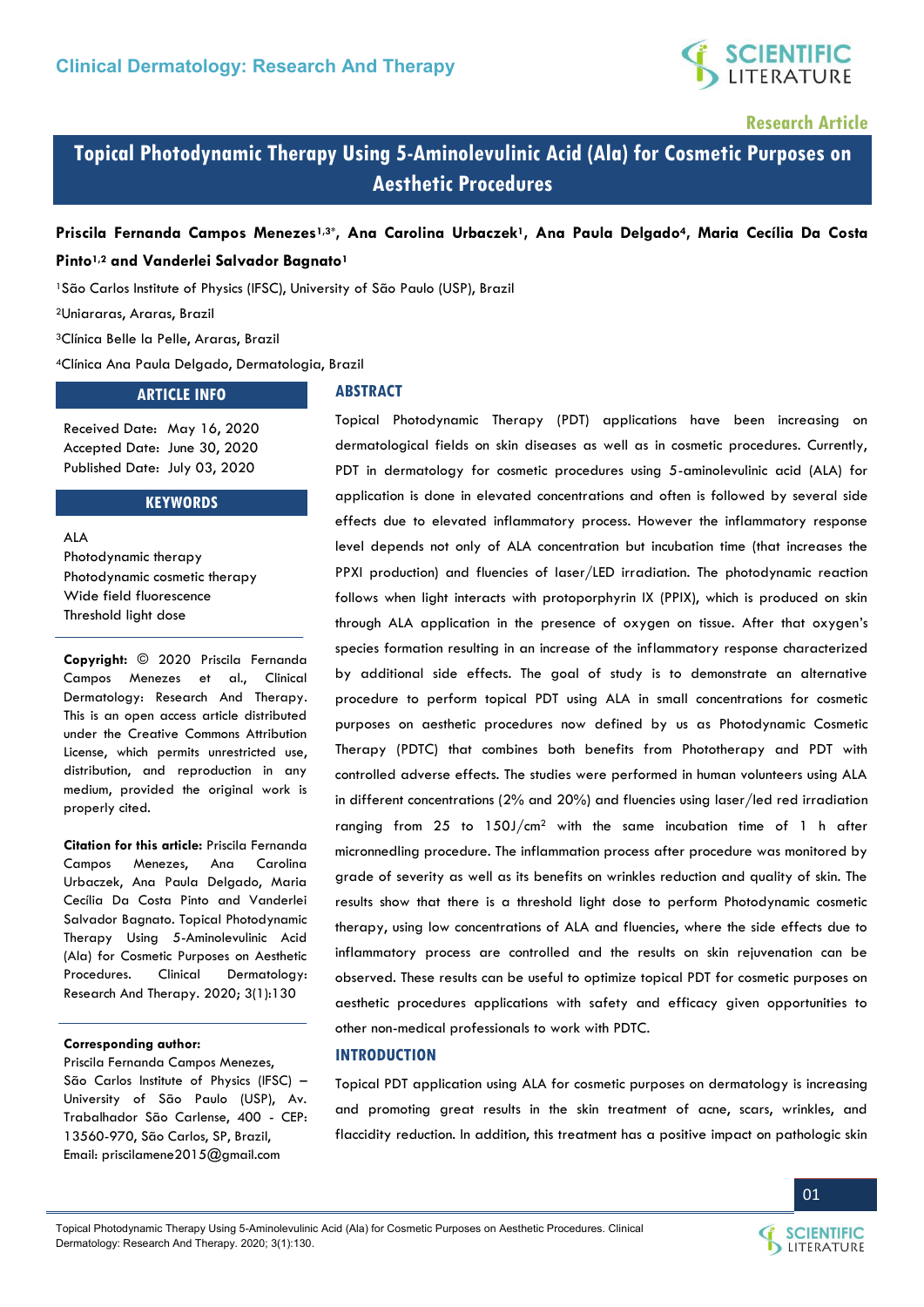# **SCIENTIFIC**<br>LITERATURE

conditions such as psoriasis, atopic dermatitis, actinic keratosis and others On oncological and dermatological areas, topical PDT using ALA shows many side effects because of the elevated inflammatory process on skin; and its inflammatory response level depends on aminolevulinic acid (ALA) concentrations and fluencies [1-5].

The inflammatory process occurs in response to the photodynamic reaction, and then the cutaneous photosensitization, dark crusts, sensitive red skin and the peeling effect can be observed at different levels. It is important to emphasize that; in any case, hyperpigmentation after the procedure (phototypes IV-VI) may also occur. Mainly in cases of elevated inflammation process on elevated skin phototypes [6-9].

Photodynamic Therapy (PDT) applied for cosmetic purposes on aesthetic procedures using ALA in small concentrations is now defined as Photodynamic Cosmetic Therapy (PDTC) by us and combines both skin benefits from Phototherapy and PDT with controlled adverse effects. In a previously paper we introduced the Photodynamic Cosmetic Therapy concept for alopecia treatment, using photoctives to cosmetic proposes as curcumin and methylene blue, optimizing the growth hair [10].

Although Photobiomodulation and PDT are both light-based treatments and may be applied alone or in combination with cosmetic and dermatological treatments, they are described as distinct techniques. Photobiomodulation is based on the interaction of light with the endogenous skin biomolecules (i.e., photoreceptors or endogenous chromophores) such as melanin, hemoglobin and others using low power light radiation (mW) and low fluencies  $(J/cm<sup>2</sup>)$  acting on mitochondria promoting differentiation and proliferation of cell and biomolecules acting on rejuvenation process [11-16]. PDT is based on laser/led light interaction with a photosensible substance or photosensitizer (i.e., photoreceptor or exogenous chromophores) or its precursor as ALA, which is capable of promoting the photophysical and photochemical processes of absorption and energy transference. Thereby, reactive oxygen species and singlet oxygen are produced and consequently, the inflammatory response occurs promoting tumor cells destroy (apoptosis and necrosis pathways), microorganism control (bacteria and fungi) as well as induce the production of a new tissue, that replaces the damage tissue due to the activation of

the healing process, and the rejuvenating effect on skin can be observed [17-21].

Topical PDT on oncological and dermatology field using ALA is often applied on concentrations from 8 to 20 % using Incubation times around three hours and fluencies using red light irradiation, at 630nm from 37 to 150J/cm2 , and blue light irradiation, at 450nm around 10 J/cm2, for deeper and superficial interaction on skin respectively [1,17-20].

However, there is a narrow relation between ALA concentration, fluencies and incubation time on PDT procedure. Furthermore, ALA is the precursors of the endogenous protoporphyrin IX (PPIX) produced at skin and the red light interaction with PPIX depends on the direct correlation between ALA permeation through the skin as well as its conversion on PPIX at skin [2-4]. ALA presents hydrophilic properties showing low permeation trough skin and when associated to microneedling technique firstly on PDT procedure optimizes the ALA permeation through skin [22-25].

In a deal with the literature the elevated photodynamic reaction on Photodynamic Therapy (PDT) procedure is related to concentration of ALA and fluencies, high fluencies using laser/led red irradiation (above 50J/cm2) and small concentrations of ALA (below 5%) as well as low fluencies using laser/led red irradiation (above 50J/cm2 or around 37J/cm2) using high concentrations of ALA (above 5%) the side effect due to elevated inflammation response increases.

 The goal of study is to demonstrate an alternative procedure to perform topical PDT using 5-Aminolevulinic Acid (ALA) in small concentrations for cosmetic purposes on Aesthetic procedures now defined by us as Photodynamic Cosmetic Therapy (PDTC) that combines both benefits from Phototherapy and PDT with controlled adverse effects. Here we presented of the threshold light dose to perform the Photodynamic Cosmetic Therapy, using small concentrations of ALA (from 2 to 5%) and fluencies using laser/led red irradiation on range from 25 to 50J/cm2, where the photodynamic activity reaction is controlled on Aesthetic procedures, and the results on skin rejuvenation can be observed.

# **MATERIALS AND METHODS**

**Chemicals:** The studies were done using 5-Aminolevulinic acid hydrochloride (5-ALA) using different concentration (from 2 to 20%) concentration, in an oil-in-water emulsion (O/W)

Topical Photodynamic Therapy Using 5-Aminolevulinic Acid (Ala) for Cosmetic Purposes on Aesthetic Procedures. Clinical Dermatology: Research And Therapy. 2020; 3(1):130.

02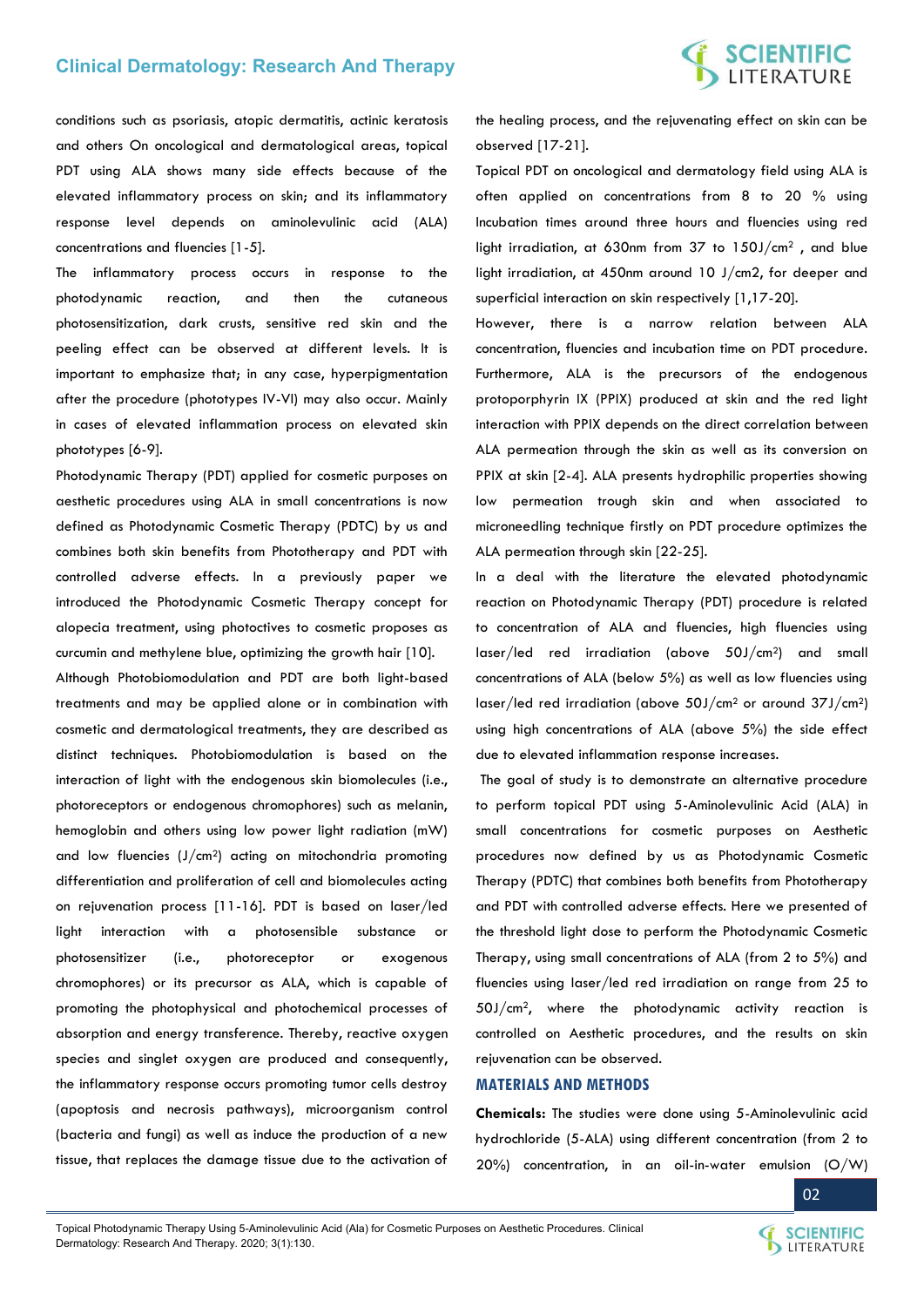# **SCIENTIFIC**<br>LITERATURE

obtained from PDT-PHARMA (Brazil). The formulation was evenly applied on skin (face) and an occlusive mask to protect it from light was dressed. The ALA formulation was done using one oil /water emulsion with 2 % of ALA.

**Treatment procedure:** Twenty one patients, around 25 and 40 years of age with a clinical diagnosis of normal skin were recruited for this clinical study. The protocol used in this study followed the procedures establish by Human Research Ethics Committee of Brazil (n0 73603317.0.0000.5504). Written informed consent was obtained from all participants. In this study we have 16 groups of conditions considering 4 concentrations of ALA (2,5, 10 and 20%) and 4 fluencies (25,50,75 and 150J/cm2) as described as: GROUP 1: 1A) ALA 2%/D=25J/cm2, 1B) ALA 2%/D=50J/cm2, 1C) ALA 2%/D=75J/cm2, 1D) ALA 2%/ D=150J/cm2; GROUP 2: 2A) ALA 5%/D=25J/cm2, 2B) ALA 5%/D=50J/cm2, 2C) ALA 5%/D=75J/cm2, 2D) ALA 5%/ D=150J/cm2; GROUP 3: 3A) ALA 10%/D=25J/cm2, 3B) ALA 10%/D=50J/cm2, 3C) ALA 10%/D=75J/cm2, 3D) ALA 10%/D=150J/cm2; GROUP 4: 4A) ALA 20%/D=25J/cm2, 4B) ALA 20%/D=50J/cm2, 4C) ALA 20%/D=75J/cm2, 4D) ALA 20%/D=150J/cm2.

In case all volunteers was submitted to the same protocol as described: 1) Cleaning the face to remove dirt; 2) Evaluate skin autofluorescence (green) using the EVINCE equipment (MMOptics); 3) perform microneedling on the skin with the dermarroler equipment; 4) Apply the ALA cream to the skin surface (2 to 20%); 5) occlusion of the skin with film paper; 6) After 1 hour, evaluate the production of PPIX in the skin by assessing the fluorescence (red) by the EVINCE equipment (MMOptics); 7) Remove the ALA cream from the skin; 8) Carry out skin irradiation with red light using different irradiation doses from 25 to 150J /  $cm2$ ; 9) Apply the sunscreen to the patient's skin. In previously paper we discussing about the widefield fluorescence imaging technique on fluorescence imaging evaluations with the EVINCE equipment (MMOptics) using ALA [20]. On Figure 1 is possible to see the details of the PDT procedure.

The evaluations of Photodynamic reaction were done comparing the initial time (t 0), 3, 7, 10 and 15 days after procedures in the same volunteer and between the same treatments groups. The measurements related to PPIX formation at skin (face) was compared between all 21 volunteers in the

different conditions: ALA concentration (from 2 to 20%), fluencies (from  $25$  to  $150$ J/cm<sup>2</sup>) at same incubation time (1h) using previously microneedling technique optimizing the ALA permeation as well as the PPIX production in 1h of incubation time at skin.



Figure 1: Photodynamic Therapy (PDT) procedure using 2% ALA: A) initial skin, B) evaluation autofluorescence at superficial skin by EVINCE (MMOptics-Brasil), C) green autofluorescence at superficial skin, D) RED Fluorescence of PPIX at superficial skin, E) Microneedling technique, F) occlusion mask on skin after ALA cream application, G) Lince equipment- illumination system (MMOptics-Brasil) with red light and fluence of 150J/cm2, H) skin after PDT procedure.

**Inflammatory response level measurements**: The photodynamic reaction grade, measured by inflammatory response level, was classified by investigator on 5-point scale [l=minimal][2=mild][3=moderate][4=elevated], [5 severe]). For each photodynamic reaction grade (from I to 5) a punctuation scale was applied to volunteers based on specific skin observations as: erythema, blisters, edema, pain, burn sensation, photosensibilisation days, dry skin, dark crust, sensible skin and peeling trying to demonstrating the variability between the volunteers in the same group grade on 24, 48, 72 hours and 7, 10 and 15 days after procedure. The Figure 7 shows the threshold light dose to different concentrations of ALA and fluencies of Light irradiation where the data were expressed by mean ± Standard Error of Mean (SEM) of the twenty one participants.

### **DIAGNOSIS AND EQUIPMENT FOR IRRADIATION PROCEDURE**

The light irradiation procedures using red laser/LEDs were done using tree equipment's from MMOptics (São Carlos, SP –



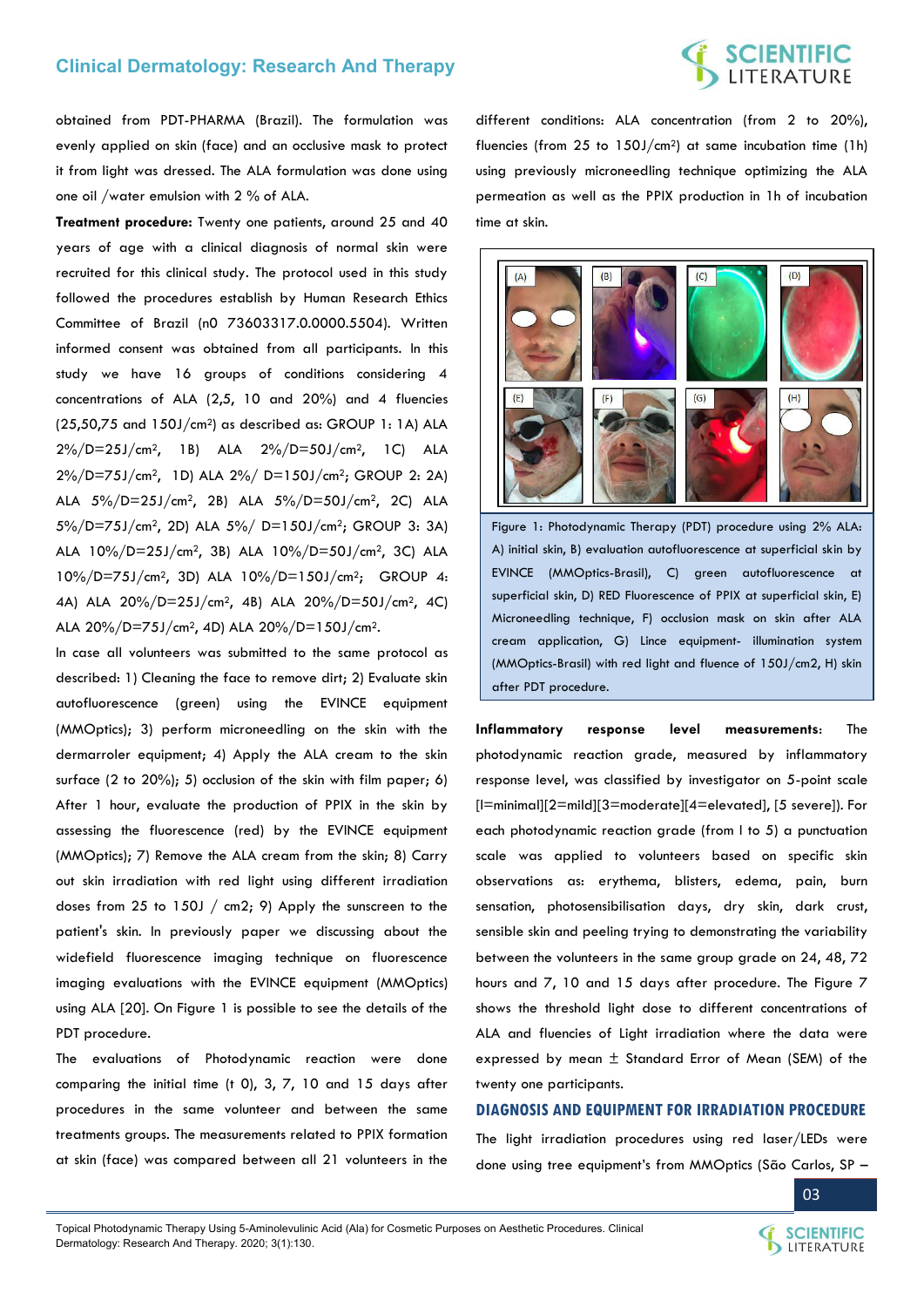# **SCIENTIFIC**<br>LITERATURE

Brazil) a laser company from Brasil. For PDT procedures the commercial equipment called Lince (MMOptics) were used using high fluencies of light irradiation above 50J/cm2 and for

and Venus equipment using fluencies from 25 to 150J/cm2. This system provides a dual function: optical diagnosis of Protoporphyrin IX and illumination system using high fluencies of light irradiation to be applied on PDT procedure. The evince equipment is another equipment, derivate from Lince, capable to perform the widefield fluorescence imaging and in case; its advantage is that is a portable optical diagnosis. In addition, another commercial equipment was used called Venus (MMOptics, São Carlos, SP - Brazil). This system shows a dual platform with LED (blue in 450nm and yellow in 590 nm) and laser system (infrared in 850nm and red in 630nm). Both equipment's were applied using red light.A special device was developed presenting a dual platform: a widefield fluorescence imaging system that is optically based on 405 nm LED (Light Emitting Diodes) arrays that allows observing the fluorescence emission and an illumination probe for PDT treatment constituted with 630nm LED arrays.

### **RESULTS AND DISCUSSION**

Many techniques are being proposed as being capable to increase the permeation of ALA and MAL through skin. Among a variety of proposed procedures [22,25], microneedling is a promising technique for transdermal drug delivery. The latter shows interesting results on PDT procedures by optimizing the PPIX production extensively and also homogeneity [22,25]. In a previous study, we observed an incubation time reduction from three hours to one hour when considering ALA application as a way to improve PPIX formation at the skin using microneedle technique [25]. The microneedle technique has two functions on skin: 1) it promotes wound healing by increasing the collagenases and angiogenesis processes, and 2) it enhances the best well-known transdermal drug delivery on the skin. For the aforementioned reasons, this technique has been regularly applied on Photodynamic therapy to aesthetic protocols. In the current study, researchers have discovered that in the presence of microneedles even in small concentrations of ALA and MAL, the PPIX formation is greater in amount and homogeneity under a small incubation time (1h) [25].

In Figure 1 is possible to see the PDT procedure using Microneedling technique before 2% ALA cream application,

with 1h of incubation time previously, irradiated with red light in 630nm and fluence of 150J/cm2 using the Lince equipament (MMOptics-Brasil). It is observed that the PPIX formation is greater in amount and homogeneity (red fluorescence). The microneedling technique prior to the ALA cream application at skin results in a greater amount and homogeneity of PPIX formation after one hour of incubation time.

On Figure 2 the photodynamic reaction after 24h of PDT procedure, presented on Figure 1, shows elevated Inflammation response level and adverse effects as erythema, blisters, edema, pain and burn sensation, photosensibilisation days, dry skin, dark crust, sensible skin and peeling. Also is evident that the skin remains sensible over 7 days.



Figure 2: Evaluation of photodynamic reaction on PDT procedure done on Figure 1: A) 24h after PDT procedure, B-C-D) 24h after PDT procedure: elevated inflammation response level (erythema, blisters and edema), E-F) 7 days after PDT procedure (dark crust, dry skin, sensible skin and peeling), G-H) 10 days after procedure.

The Photodynamic reaction on PDT is associated with elevated Inflammatory Response Level firstly characterized by erythema, blister, edema, pain and burn sensation, skin photosensibilisation and as its consequences dark crusts, peeling and hyperpigmentation after procedure. High inflammatory response level increases the inflammatory phase time on healing process and the side effects as elevated. In a deal with our clinical observations the dark crusts and peeling will appears over 3 days in cases of elevated Inflammatory Response Level.

On Figure 3 the evolution of photodynamic reaction on PDT procedure can be observed using 2% ALA with fluencies of 75J/cm2 (3A;3B;3C;3D). The elevated inflammation response



SCIENTIFIC **SCIENTIFIC**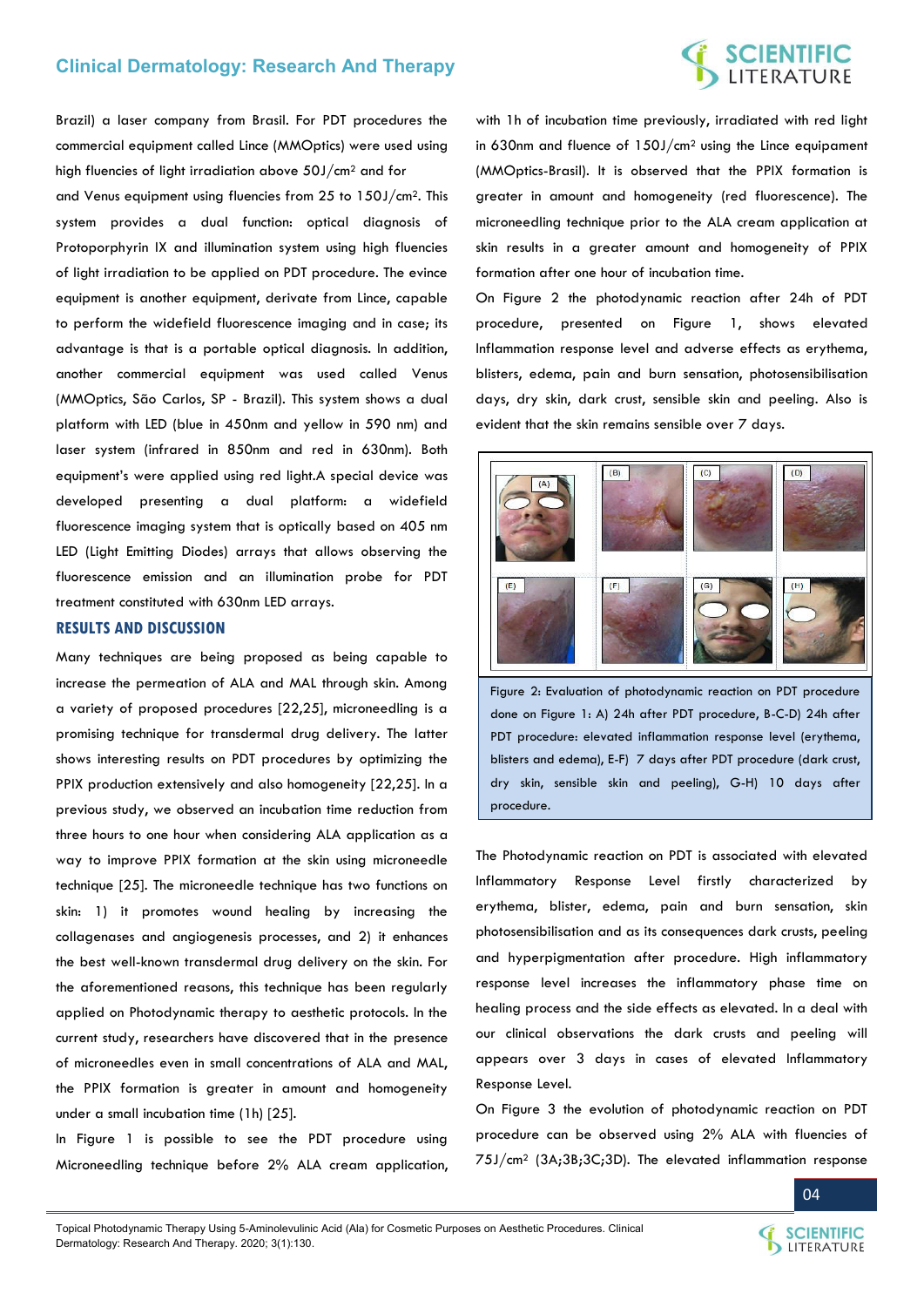# **SCIENTIFIC**<br>LITERATURE

level is presented (erythema, blisters and edema) and the followed alteration on skin as dark crust, dry skin, sensible skin and peeling is besides observed. Also in the same patient, the influence of different fluencies, related to inflammation response level, on Photodynamic Cosmetic Therapy – PDTC procedure was evaluated.



Figure 3: Photodynamic Therapy (PDT) and Photodynamic Cosmetic Therapy (PDTC) procedures using 2% ALA in different fluencies of light irradiation (25-75J/cm2). Photodynamic Cosmetic Therapy (PDTC) procedure using 2% ALA with fluence from 25 to 50J/cm2: A) initial skin, B) 24h after PDC procedure with fluence of 25J/cm2, C) After 24h of PDC procedure with fluence of 37J/cm2 , D) After 24h of PDC procedure with fluence of 50J/cm2. Photodynamic Therapy (PDT) procedure using 2% ALA with fluence of 75J/cm<sup>2</sup>: A) initial skin, E)24h after PDT procedure (elevated inflammation response level), F - G) 7 and 10 days after PDT procedure (dark crust, dry skin, sensible skin and peeling).

The Figure 3 (A-B-C-D) shows that using 2% ALA with fluencies of light irradiation around 25, 37 and 50J/cm2 the inflammatory process effect is controlled since that the adverse effects are minimized. The results suggest that the inflammation response level decreases when using low fluencies of light irradiation ( $\leq$ 50J/cm<sup>2</sup>). On Figure 3 (A-E-F-G) it is possible to see that high fluencies of light irradiation (≥50J/cm2) increases the inflammatory process effect shows elevated inflammation response level after procedure (7 and 10 days) where it is possible to see the adverse effects as dark crust, dry skin, sensible skin and peeling. Using fluence of 25J/cm2 is possible to see that the inflammatory response is low and controlled.

The skin photosensibilisation and its level (from slow to high) is associated to amount of PPIX produced and its faster elimination from skin which can be occurs during 7 days using

small concentration of ALA ( $\sim$ 2-5%) increasing over 7 days using ALA in high concentrations from 10 to 20% (results not shown here). As known on literature topical application of ALA on PDT, using elevated concentration of ALA from 10 to 20% and fluencies of light irradiation from 37 to 150J/cm2, shows high side effects at skin, as mentioned before, due to elevated inflammatory response level. But in a deal with our results presented here when applied in small concentrations around 2% (i.e., ten folds lower), these side effects can be easily controlled.

The dark crusts and the peeling effect will appears around 3 days after procedure and in cases of elevated inflammatory response level can be occurs over 3 days. Depending on inflammatory response level the healing process progress can be slowest or fastest. In case of elevated photodynamic reaction (elevated inflammatory response level) the healing progress occurs over 7 days and in cases of moderated to slow photodynamic reaction the healing process progress occurs early (around 7 days).

The ALA cream shows pH level ranging around 3-3.5 and acts promoting a superficial skin peeling and also stimulates the PPIX production at skin. Then, both functionality ensures one action at epidermis and dermis, promoting the reepithelization and dermis structuration (neocollagenesis) simultaneously; such impact differs from others acids which normally only promote peeling at superficial skin layers [15]. In this case ALA can be considered as a chemical active that promotes peel on skin surface (Chemical Peel) and the PPIX (endogenous Peel produced after ALA application) can be defined as a Photoactive Peel that promotes peel on skin surface when activated by light.

Cosmetic products using ALA, as PPIX precursors (Photoactive Peel), can be defined as photocosmetics, shows the following characteristics: 1) absorption bands on the visible light, 2) high photostability (low photodegradation), 3) Act as guide light on different skin layers and 4) acting stimulating the proinflammatory mechanisms (neocollagenesis, angiogenesis) as well as photobiomodulation mechanisms.



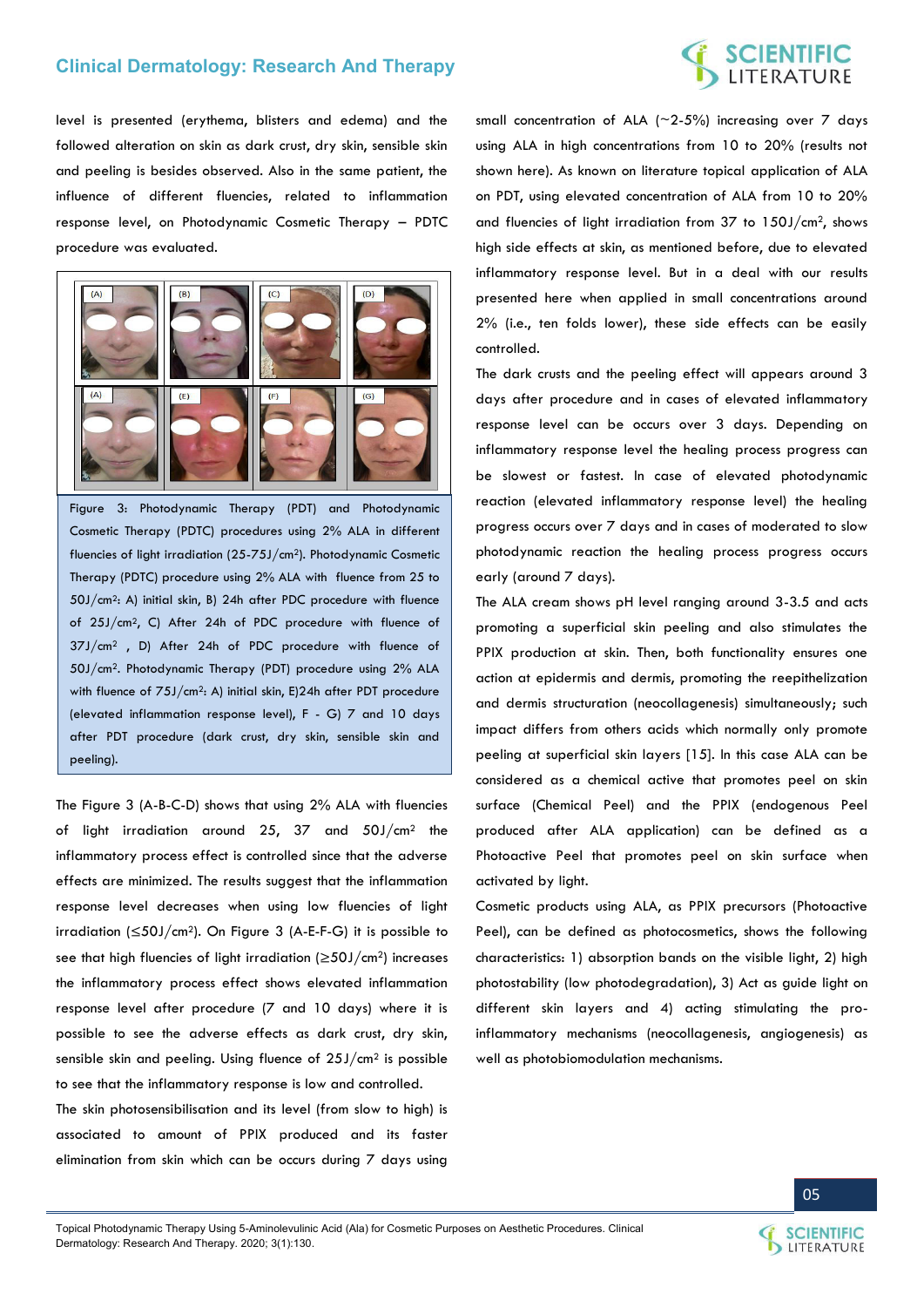

Figure 4: Photodynamic Cosmetic Therapy (PDTC) procedure using 2% ALA: A) initial skin, B) Microneedling technique C) 2% ALA cream application, D) occlusion mask on skin, E) Venus -illumination system (MMOptics-Brasil) with red light and fluence of 25J/cm2, F) red fluorescence of PPIX at superficial skin, G-H-I) 24,48 and 72h after PDTC procedure: low inflammation response level (erythema, blisters and edema), J) 7 days after PDTC procedure: controlled adverse effects (dark crust, dry skin, sensible skin and peeling).

Figure 4 shows the evolution of photodynamic reaction on PDTC procedure using 2% ALA with fluence of 25J/cm2 and is evident witch the inflammation response is controlled. It is possible to see on Figure 4 that after 7 days of PDTC procedure the adverse effects as dark crust, dry skin, sensible skin and peeling effect is controlled.

The Figure 5 shows the Photodynamic Cosmetic Therapy procedure using 2 and 5% of ALA in the same fluence of light irradiation  $(25J/cm<sup>2</sup>)$  and it is observed that the inflammation response level is greater increasing the ALA concentration.

In Figure 5 the Photodynamic Cosmetic Therapy procedure was done using 2 and 5% of ALA in the same fluence (25J/cm2) and it is observed that the inflammation response level is greater increasing the ALA concentration (from 5 to 2%).

Then we suggest that in a deal with results presented before (Figure 3,4 and 5) that the PDTC can be applied with safety using 2% ALA with fluencies of light irradiation from 25 to 50J/cm2 leading to low and moderated inflammation response respectively.



Figure 5: PDTC procedure using 2 and 5% ALA with fluence of 25J/cm2. A) and F) skin before PDTC using 2 and 5% of ALA respectively. B) and G) after 24h of PDTC procedure. C) and H) after 72h of PDTC procedure. D and I) After 7 days of PDTC procedure. E) and J) Red fluorescence of PPIX at superficial skin respectively after 1h of 2% ALA cream application using microneedling technique previously.

The graph on Figure 6 shows the curves to Inflammation Response Level versus Fluencies of light irradiation as a function of ALA concentration. Using an exponential grow fitting we found values to threshold dose to ALA cream application (in different concentrations and fluencies). To 2% ALA the threshold dose is around  $42J/cm<sup>2</sup>$ , increasing ALA concentration to 5% the threshold Light dose decreases to 34J/cm2, and to 10 and 20% of ALA the Threshold Light Dose decreases more yet around 25 J/cm2. Then we can conclude that using ALA concentration above 2% and fluencies from 25 to 50 J/cm2 the inflammatory response level will be low to moderate and the adverse effects can be controlled.



Topical Photodynamic Therapy Using 5-Aminolevulinic Acid (Ala) for Cosmetic Purposes on Aesthetic Procedures. Clinical Dermatology: Research And Therapy. 2020; 3(1):130.

06

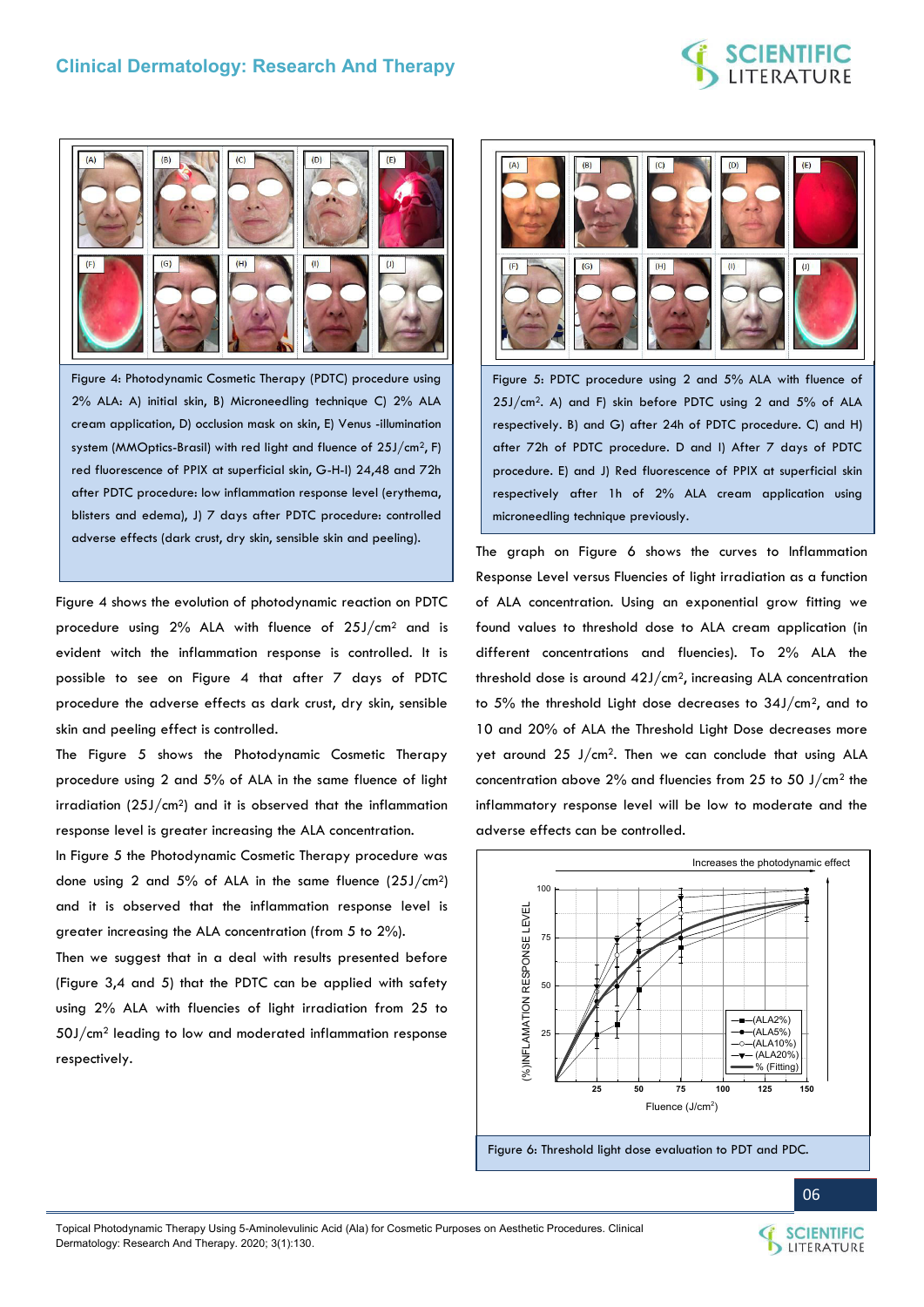



Figure 7: PDTC procedure using 2% ALA with fluence of 25J/cm<sup>2</sup> (A) before and (B) after 30 days of treatment. PDT procedure using 2% ALA with fluence of 150J/cm2 (C) before and (D) after 30 days of treatment.

The results show that there is a threshold dose to perform PDTC given that when using small concentrations of ALA ranging from 2% to 5% and fluencies of light irradiation from 25 to 50J/cm2, the side effects are controlled. The side effects increase when ALA concentration is around 5% or up and fluencies up to  $50$ J/cm<sup>2</sup>. Using high fluencies up to  $100$  J/cm<sup>2</sup>. the concentration effect of ALA is not impacted.

The Figure 7 shows the PDT and PDTC results using 2% ALA and fluencies of 25 and 150J/cm2 on aging treatment.As we can see on the figure 7 for both treatments PDT and PDTC the results obtained on aging treatment are positives. Then we can suggest that the photodynamic cosmetic therapy for cosmetics purposes can be useful on aesthetical applications using 2% ALA and fluence of light irradiation around 25J/cm2 on skin previously prepared by microneedling technique. Knowing about the elevated inflammatory response level to PDT on skin, increasing the healing process time and consequently the side effects, the PDTC offers new possibilities of skin care techniques for skin rejuvenation without side effects.

# **CONCLUSION**

Here we presented of the threshold light dose to perform the Photodynamic Cosmetic Therapy and PDT. The Photodynamic Cosmetic Therapy can be utilized safely and efficiently in aesthetic applications using small concentration of ALA around 2% and fluencies of light irradiation until 50J/cm2. These results can be useful to optimize the topical applications of PDT

using ALA for cosmetics purposes on aesthetic applications (PDTC).

# **AUTHOR DISCLOSURE STATEMENT**

The authors inform that there is not conflict of interest.

### **ACKNOWLEDGEMENTS**

The authors would like to thanks to Rosemeire da Mata, Rosane de Fátima Zanirato Lizarelli, Nelson Maurício Junior for the technical assistance and to FAPESP for the financial support for this research.

### **REFERENCES**

- 1. [Gold MH. \(2016\). Cosmetic photodynamic therapy. 1. ed.](https://www.ncbi.nlm.nih.gov/pmc/articles/PMC5967209/)  [New York: Karger. 147: 118-119.](https://www.ncbi.nlm.nih.gov/pmc/articles/PMC5967209/)
- 2. [Uebelhoer NS, Dover JS. \(2005\). Photodynamic therapy](https://onlinelibrary.wiley.com/doi/abs/10.1111/j.1529-8019.2005.05023.x)  [for cosmetic applications. Dermatologic Therapy. 18: 242-](https://onlinelibrary.wiley.com/doi/abs/10.1111/j.1529-8019.2005.05023.x) [252.](https://onlinelibrary.wiley.com/doi/abs/10.1111/j.1529-8019.2005.05023.x)
- 3. [Pinto MCC, Fujita AKL, Menezes PFC, Bagnato VS. \(2018\).](https://www.semanticscholar.org/paper/Photodynamic-Therapy-with-5-Aminolevulinic-Acid-(-)-Pinto-Fujita/5f62f5f4096e356d7fb44f14bbbfaaf4ff1433f8)  [Photodynamic Therapy with 5-Aminolevulinic Acid \(ALA\) in](https://www.semanticscholar.org/paper/Photodynamic-Therapy-with-5-Aminolevulinic-Acid-(-)-Pinto-Fujita/5f62f5f4096e356d7fb44f14bbbfaaf4ff1433f8)  [the Treatment of Acne: A Case Study. Clin Dermatol Res](https://www.semanticscholar.org/paper/Photodynamic-Therapy-with-5-Aminolevulinic-Acid-(-)-Pinto-Fujita/5f62f5f4096e356d7fb44f14bbbfaaf4ff1433f8)  [Ther. 1: 114.](https://www.semanticscholar.org/paper/Photodynamic-Therapy-with-5-Aminolevulinic-Acid-(-)-Pinto-Fujita/5f62f5f4096e356d7fb44f14bbbfaaf4ff1433f8)
- 4. [Babilas P, Landthaler M, Szeimies RM. \(2006\).](https://pubmed.ncbi.nlm.nih.gov/16935788/)  [Photodynamic therapy in dermatology. European Journal](https://pubmed.ncbi.nlm.nih.gov/16935788/)  [of Dermatology. 16: 304-348.](https://pubmed.ncbi.nlm.nih.gov/16935788/)
- 5. [Ibbotson SH. \(2010\). An overview of topical photodynamic](https://pubmed.ncbi.nlm.nih.gov/20230989/)  [therapy in dermatology. Photodiagnosis and](https://pubmed.ncbi.nlm.nih.gov/20230989/)  [Photodynamic Therapy. 7: 16-23.](https://pubmed.ncbi.nlm.nih.gov/20230989/)
- 6. [Agostinis P, Berg K, Cengel K, Thomas H Foster, Albert W](https://pubmed.ncbi.nlm.nih.gov/21617154/)  [Girotti, et al. \(2011\). Photodynamic Therapy of cancer: an](https://pubmed.ncbi.nlm.nih.gov/21617154/)  [update. CA Cancer J Clin. 61: 250-281.](https://pubmed.ncbi.nlm.nih.gov/21617154/)
- 7. [Sibata C, Colussi V, Oleinick N, Kinsella T. \(2001\).](https://www.tandfonline.com/doi/abs/10.1517/14656566.2.6.917)  [Photodynamic therapy in oncology. Expert Opin](https://www.tandfonline.com/doi/abs/10.1517/14656566.2.6.917)  [Pharmacother. 2: 917-927.](https://www.tandfonline.com/doi/abs/10.1517/14656566.2.6.917)
- 8. [Allison R, Sibata C. \(2010\). Oncologic photodynamic](https://pubmed.ncbi.nlm.nih.gov/20510301/)  [therapy photosensitizers: a clinical review. Photodiagnosis](https://pubmed.ncbi.nlm.nih.gov/20510301/)  [Photodyn Ther. 7: 61-75.](https://pubmed.ncbi.nlm.nih.gov/20510301/)
- 9. [Allison RR, Moghissi K. \(2013\). Photodynamic Therapy](https://pubmed.ncbi.nlm.nih.gov/23422955/)  [\(PDT\): PDT Mechanisms. Clin Endosc, v. 2013; 46: 24-49.](https://pubmed.ncbi.nlm.nih.gov/23422955/)
- 10. [Menezes PFC, Mauricio Junior N, da Mata R, Urbaczek](https://scientificliterature.org/Dermatology/Dermatology-18-123.pdf)  [AC, Pinto MCC, et al. \(2018\). Photobiomodulation and](https://scientificliterature.org/Dermatology/Dermatology-18-123.pdf)  [Photodynamic Cosmetic Therapy on Hair Growth: Case](https://scientificliterature.org/Dermatology/Dermatology-18-123.pdf)  [Report. Clinical Dermatology: Research and Therapy. 1:](https://scientificliterature.org/Dermatology/Dermatology-18-123.pdf)  [123.](https://scientificliterature.org/Dermatology/Dermatology-18-123.pdf)